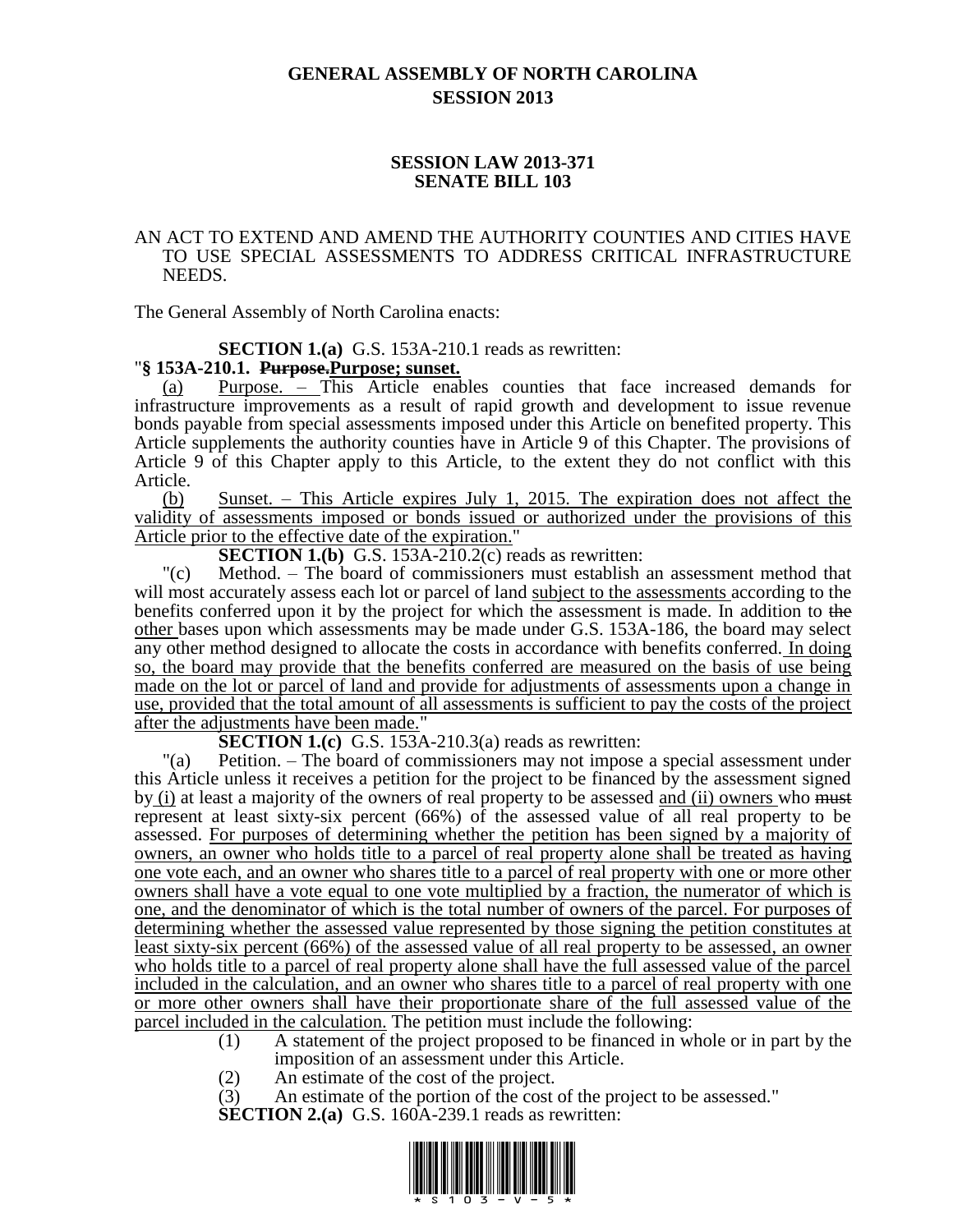## "**§ 160A-239.1. Purpose.Purpose; sunset.**

(a) Purpose. – This Article enables cities that face increased demands for infrastructure improvements as a result of rapid growth and development to issue revenue bonds payable from special assessments imposed under this Article on benefited property. This Article supplements the authority cities have in Article 10 of this Chapter. The provisions of Article 10 of this Chapter apply to this Article, to the extent they do not conflict with this Article.

Sunset. – This Article expires July 1, 2015. The expiration does not affect the validity of assessments imposed or bonds issued or authorized under the provisions of this Article prior to the effective date of the expiration."

**SECTION 2.(b)** G.S. 160A-239.2(c) reads as rewritten:

"(c) Method. – The city council must establish an assessment method that will most accurately assess each lot or parcel of land subject to the assessments according to the benefits conferred upon it by the project for which the assessment is made. In addition to the other bases upon which assessments may be made under G.S. 160A-218, the council may select any other method designed to allocate the costs in accordance with benefits conferred. In doing so, the council may provide that the benefits conferred are measured on the basis of use being made on the lot or parcel of land and provide for adjustments of assessments upon a change in use, provided that the total amount of all assessments is sufficient to pay the costs of the project after the adjustments have been made."

**SECTION 2.(c)** G.S. 160A-239.3(a) reads as rewritten:

"(a) Petition. – The city council may not impose a special assessment under this Article unless it receives a petition for the project to be financed by the assessment signed by (i) at least a majority of the owners of real property to be assessed and (ii) owners who must represent at least sixty-six percent (66%) of the assessed value of all real property to be assessed. For purposes of determining whether the petition has been signed by a majority of owners, an owner who holds title to a parcel of real property alone shall be treated as having one vote each, and an owner who shares title to a parcel of real property with one or more other owners shall have a vote equal to one vote multiplied by a fraction, the numerator of which is one, and the denominator of which is the total number of owners of the parcel. For purposes of determining whether the assessed value represented by those signing the petition constitutes at least sixty-six percent (66%) of the assessed value of all real property to be assessed, an owner who holds title to a parcel of real property alone shall have the full assessed value of the parcel included in the calculation, and an owner who shares title to a parcel of real property with one or more other owners shall have their proportionate share of the full assessed value of the parcel included in the calculation. The petition must include the following:

- (1) A statement of the project proposed to be financed in whole or in part by the imposition of an assessment under this Article.
- (2) An estimate of the cost of the project.
- (3) An estimate of the portion of the cost of the project to be assessed."
- **SECTION 3.** Section 5 of S.L. 2008-165 reads as rewritten:

**"SECTION 5.** This act is effective when it becomes law. Sections 2 and 3 of this act expire July 1, 2013. The expiration does not affect the validity of assessments imposed or bonds issued or authorized under the provisions of this act prior to the effective date of the expiration."